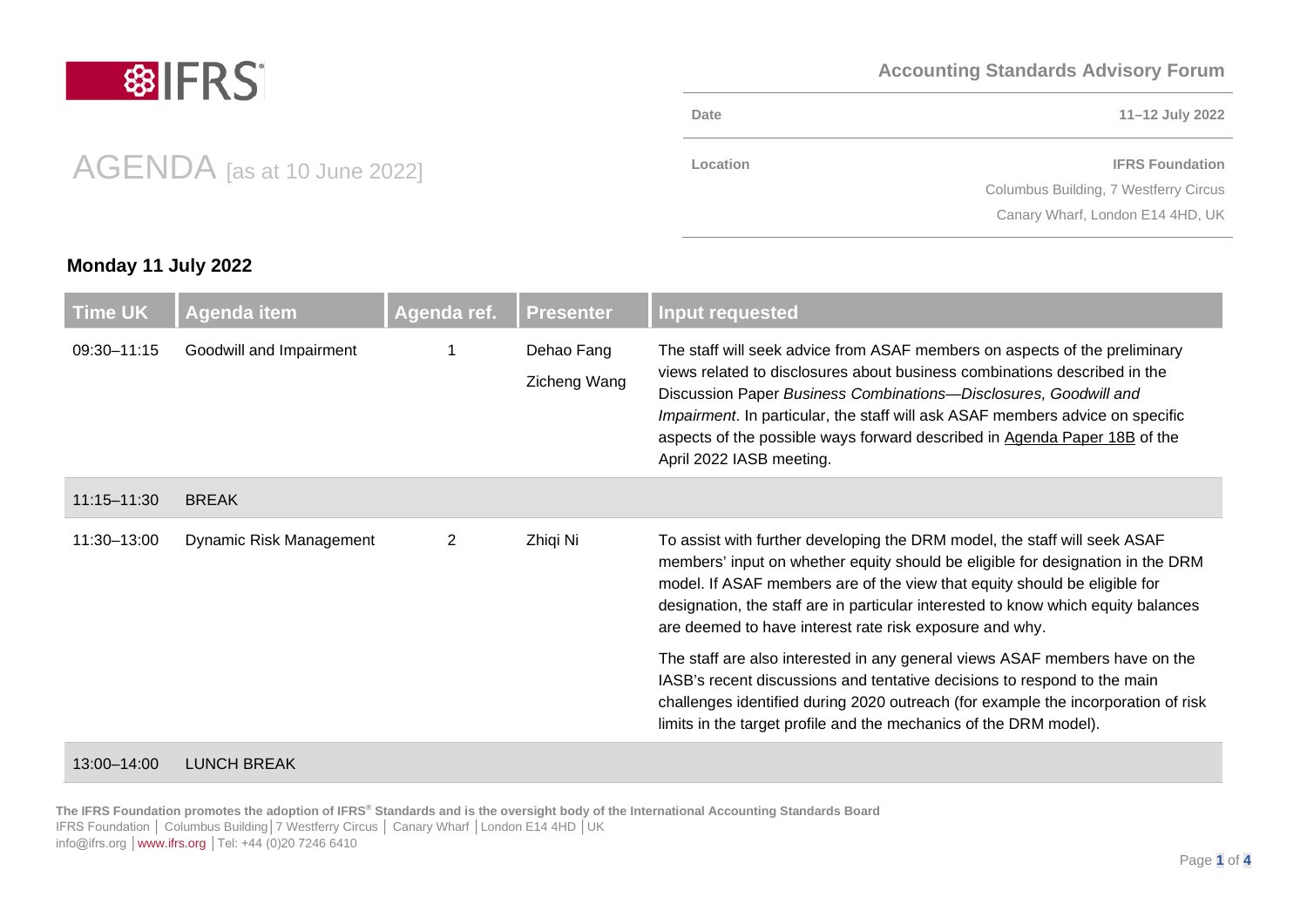### **Accounting Standards Advisory Forum**

# AGENDA [as at 10 June 2022]

| <b>Time UK</b> | <b>Agenda item</b>                                                            | Agenda ref. | <b>Presenter</b>              | <b>Input requested</b>                                                                                                                                                                                                                                                                                                                                                        |
|----------------|-------------------------------------------------------------------------------|-------------|-------------------------------|-------------------------------------------------------------------------------------------------------------------------------------------------------------------------------------------------------------------------------------------------------------------------------------------------------------------------------------------------------------------------------|
| 14:00-16:00    | Post-implementation<br>Review of IFRS 9-<br>Classification and<br>Measurement | 3           | Jaco Jordaan<br>Riana Wiesner | Some responses to the Request for Information Post-implementation Review of<br>IFRS 9-Classification and Measurement raise application questions and<br>indicate diversity in practice. The staff will seek ASAF members' views on<br>whether some of the application questions raised could be suitable for<br>submission to the IFRS Interpretations Committee considering: |
|                |                                                                               |             |                               | • how prevalent and significant those issues are in ASAF members'<br>jurisdictions; and                                                                                                                                                                                                                                                                                       |
|                |                                                                               |             |                               | • how such issues should rank against the relevant criteria the IASB set out to<br>prioritise matters arising from post-implementation reviews.                                                                                                                                                                                                                               |
|                |                                                                               |             |                               | In addition, the staff will seek input on the topic of ESG-linked features in the<br>light of the IASB's recent discussions (April 2022 and May 2022).                                                                                                                                                                                                                        |
| 16:00-16:15    | <b>BREAK</b>                                                                  |             |                               |                                                                                                                                                                                                                                                                                                                                                                               |
| 16:15-17:15    | Financial Instruments with<br><b>Characteristics of Equity</b>                | 4           | Angie Ah Kun                  | The staff will seek ASAF members' views on whether the IASB's tentative<br>decisions to date on financial instruments with contingent settlement provisions<br>and the effects of laws on the contractual terms would resolve practice issues or<br>would have any unintended consequences.                                                                                   |
| 17.15          | <b>END OF DAY 1</b>                                                           |             |                               |                                                                                                                                                                                                                                                                                                                                                                               |

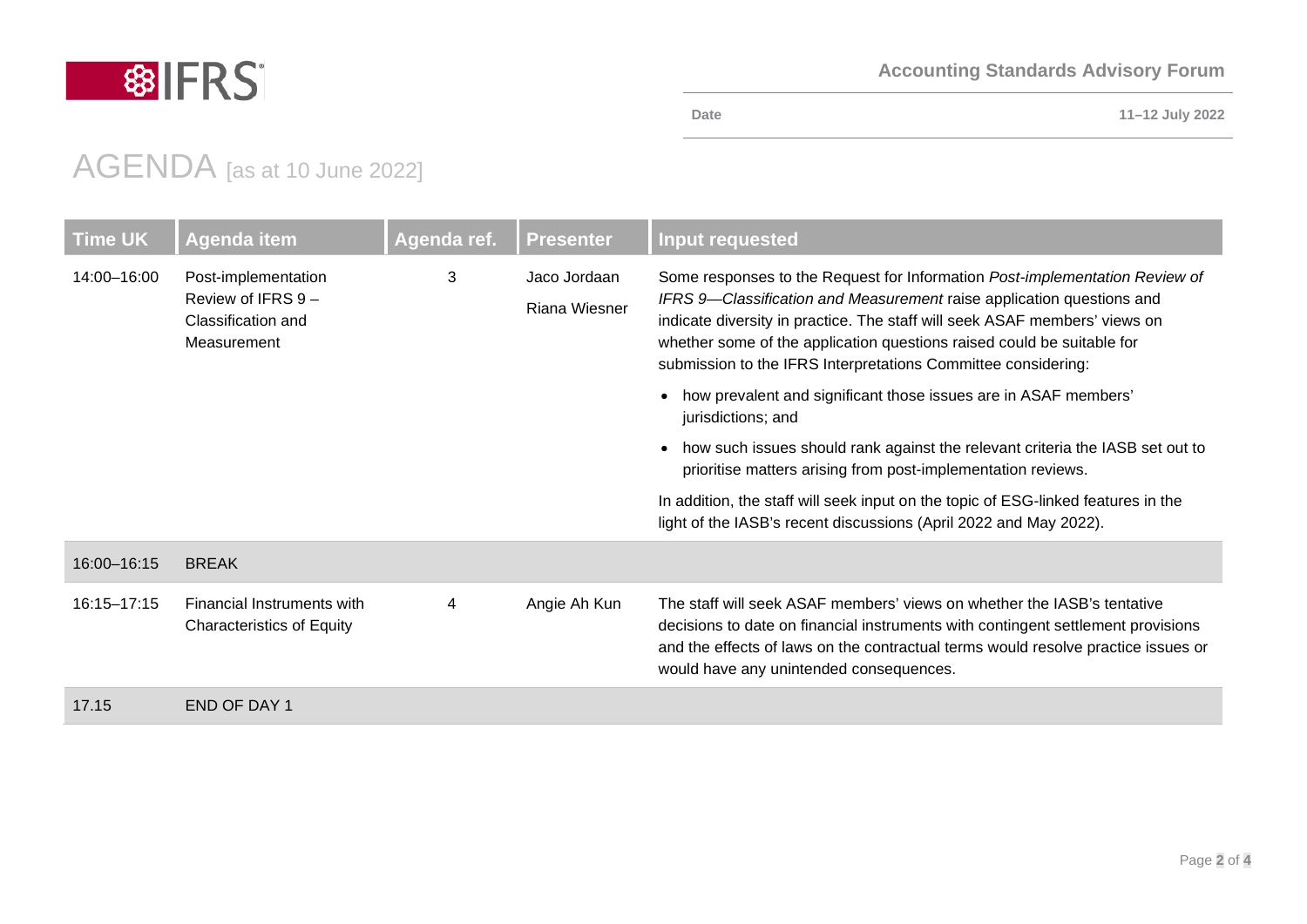### **Accounting Standards Advisory Forum**

| I | ___ | ۰.<br>w |  |  |
|---|-----|---------|--|--|

**Date 11–12 July 2022**

# AGENDA [as at 10 June 2022]

### **Tuesday 12 July 2022**

| <b>Time UK</b> | <b>Agenda item</b>                                                                        | Agenda ref.    | <b>Presenter</b>                                                  | Input requested                                                                                                                                                                                                                                                                                                                                                                                                                                               |
|----------------|-------------------------------------------------------------------------------------------|----------------|-------------------------------------------------------------------|---------------------------------------------------------------------------------------------------------------------------------------------------------------------------------------------------------------------------------------------------------------------------------------------------------------------------------------------------------------------------------------------------------------------------------------------------------------|
| 09:15-10:45    | Disclosure Initiative-<br><b>Targeted Standards-level</b><br><b>Review of Disclosures</b> | 5              | Deborah Bailey<br>Santosh Sahani                                  | The staff will seek advice from ASAF members on the next steps for the project.                                                                                                                                                                                                                                                                                                                                                                               |
| 10:45-11:00    | <b>BREAK</b>                                                                              |                |                                                                   |                                                                                                                                                                                                                                                                                                                                                                                                                                                               |
| 11:00-13:00    | <b>Primary Financial</b><br><b>Statements</b>                                             | 6              | Paras Ali<br>Juliane-<br>Rebecca<br>Upmeier<br>Roanne<br>Hasegawa | The staff will seek advice from ASAF members on recent discussions on:<br>• unusual income and expenses (IASB's discussion in May 2022); and<br>analysis of operating expenses by nature in the notes when an entity reports<br>$\bullet$<br>operating expenses by function in the statement of profit or loss (IASB's<br>discussion in April and GPF and CMAC joint discussion in June 2022).<br>The staff will also share an overview of targeted outreach. |
| 13:00-14:00    | <b>LUNCH BREAK</b>                                                                        |                |                                                                   |                                                                                                                                                                                                                                                                                                                                                                                                                                                               |
| 14:00-15:00    | Disclosure Initiative-<br>Subsidiaries without Public<br>Accountability: Disclosures      | $\overline{7}$ | Michelle<br>Sansom<br>Carlo Pereras                               | The staff will seek ASAF members' views on the interaction between local<br>regulations and the proposed IFRS Accounting Standard Subsidiaries without<br>Public Accountability: Disclosures.                                                                                                                                                                                                                                                                 |
| 15:00-15:30    | Review of the IFRS for<br><b>SMEs Accounting Standard</b>                                 | 8              | Easton<br>Bilsborough<br>Michelle Fisher                          | The staff will provide an update about the project and the forthcoming Exposure<br>Draft proposing amendments to the IFRS for SMEs Accounting Standard.                                                                                                                                                                                                                                                                                                       |